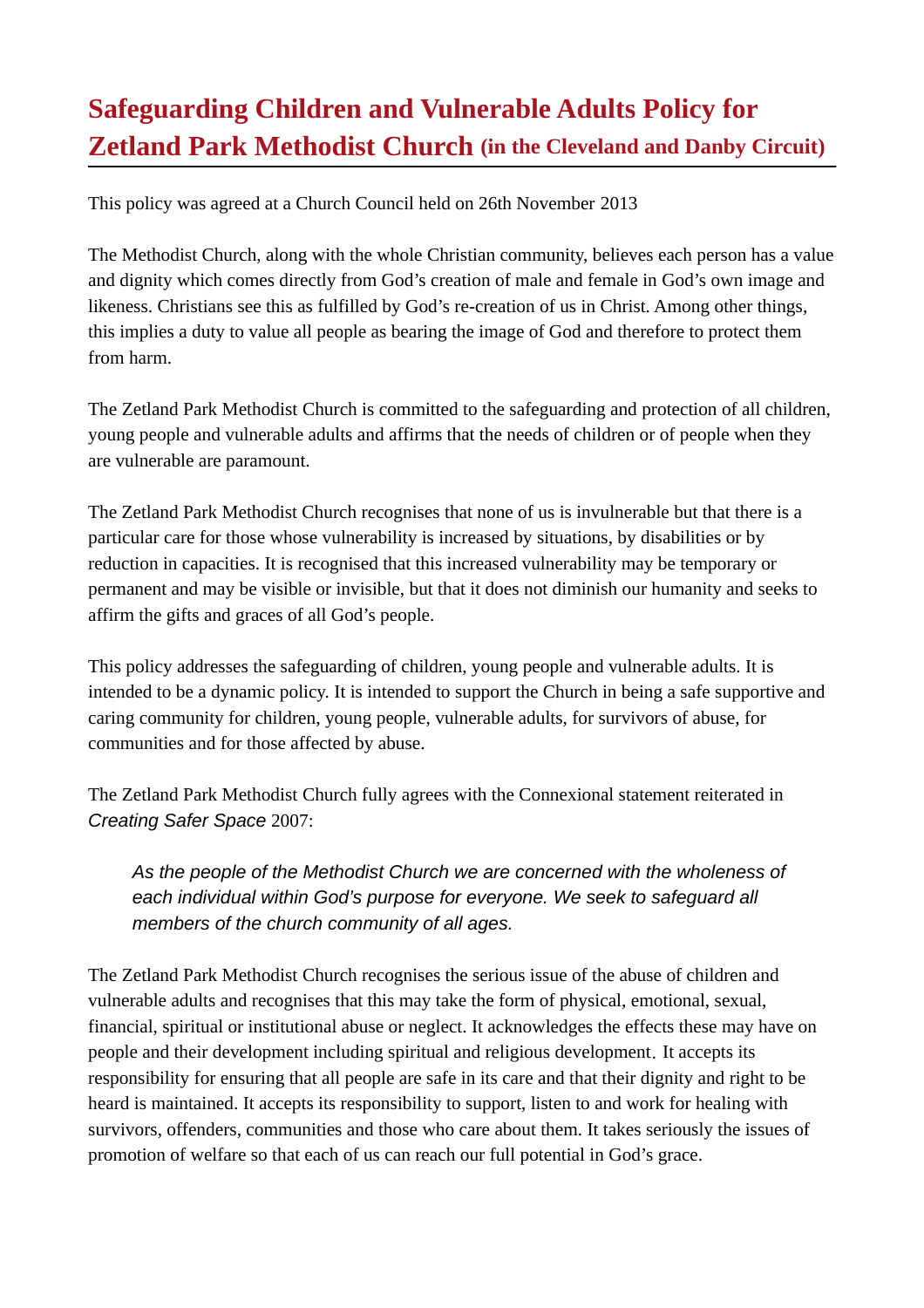The Zetland Park Methodist Church commits itself to respond without delay to any allegation or cause for concern that a child or vulnerable adult may have been harmed, whether in the church or in another context. It commits itself to challenge the abuse of power of anyone in a position of trust.

The Zetland Park Methodist Church commits itself to ensuring the implementation of Connexional Safeguarding Policy; government legislation and guidance and safe practice in the circuit and in the churches.

The Zetland Park Methodist Church commits itself to the provision of support, advice and training for lay and ordained people that will ensure people are clear and confident about their roles and responsibilities in safeguarding and promoting the welfare of children and adults who may be vulnerable.

The Zetland Park Methodist Church affirms and gives thanks for the work of those who are workers with children and vulnerable adults and acknowledges the shared responsibility of all of us for safeguarding vulnerable adults who are on our premises.

The Zetland Park Methodist Church appoints .Bee Moir as Church Safeguarding Adults Representative and Sandie Dixon as Church Safeguarding Children Coordinator and supports them in their role which is to:

- i) support and advise the minister and the stewards in fulfilling their roles
- ii) provide a point of reference to advise on safeguarding issues
- iii) liaise with Circuit and District Safeguarding Coordinators
- iv) promote safeguarding best practice within the local church with the support of circuit ministers.

## a) Purpose

The purposes of this safeguarding policy are to ensure procedures are in place and people are clear about roles and responsibilities for vulnerable adults in our care and using our premises. It is to be read in conjunction with the Methodist Safeguarding Handbook (2010).

## b) Good Practice

We believe good practice means that:

- i) All people are treated with respect and dignity.
- ii) Those who act on behalf of the Church should not meet or work alone with a child or vulnerable adult where the activity cannot be seen unless this is necessary for pastoral reasons, in which case a written note of this will be made and kept noting date, time and place of visit.
- iii) The church premises will be assessed for safety for children and vulnerable adults and the risk assessment report will be given annually to the Church Council in written form. This will include fire safety procedures. The Church Council will consider the extent to which the premises and equipment are suitable or should be made more suitable.
- iv) Any church-organised transport of children or vulnerable adults will be checked to ensure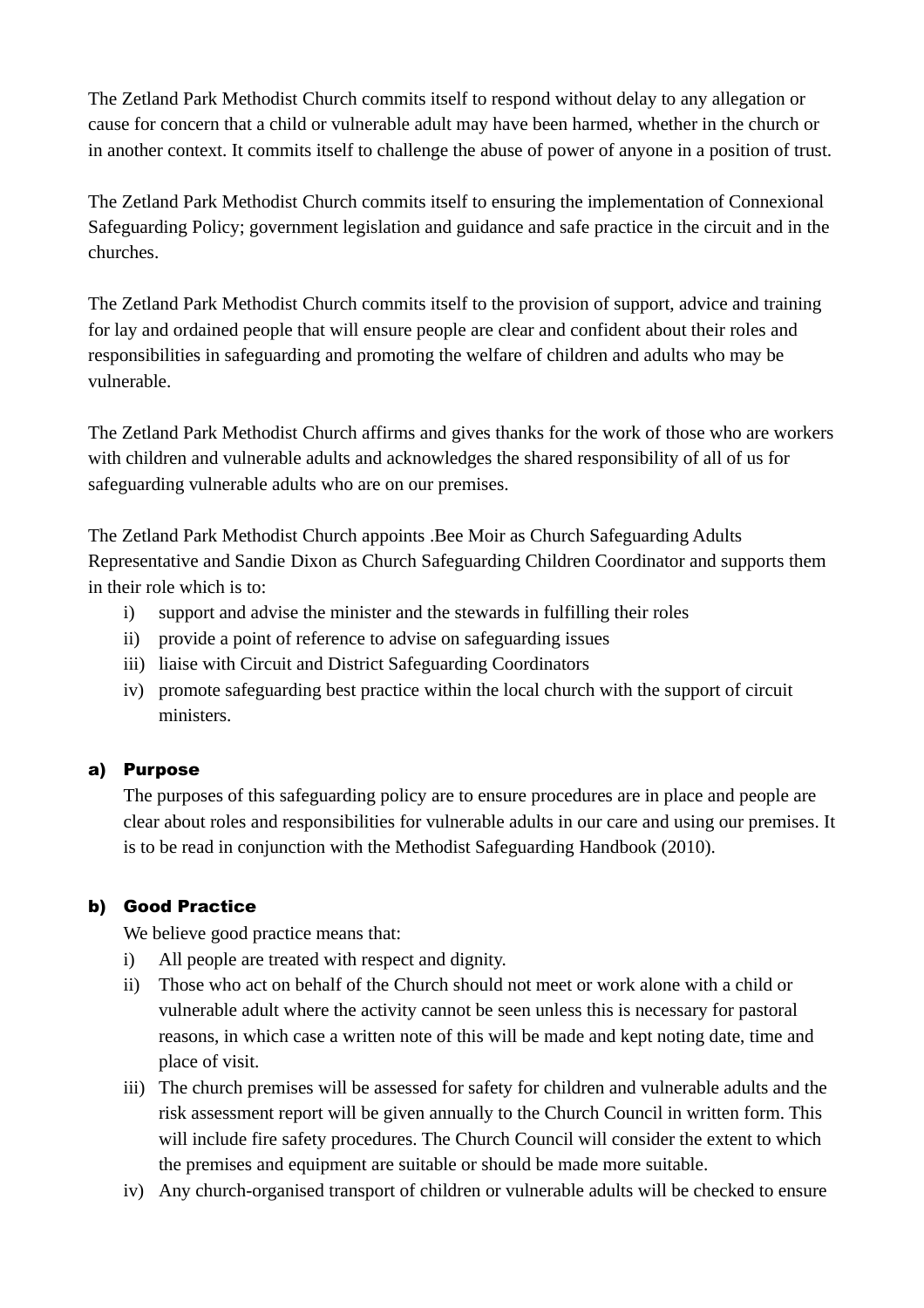the vehicle is suitable and insured and that the driver and escort are appropriate.

v) Promotion of safeguarding is recognised to include undertaking those tasks which enable all God's people to reach their full potential. The Church Council will actively consider the extent to which it is succeeding in this area.

These things are to safeguard those working with children, young people and those adults who may be vulnerable.

#### c) Appointment and training of workers

Workers will be appointed after a satisfactory DBS disclosure. Each worker will be expected to undergo basic safeguarding training, within the first year of appointment. The other training needs of each worker will be considered (e.g. food hygiene, first aid, lifting and handling, etc.) and each worker will have an annual review conducted by a named member of the Church Council and another worker within the organisation.

#### d) Pastoral visitors

In terms of safeguarding, Pastoral Visitors will be supported in their role with the provision of basic safeguarding training upon appointment.

#### e) Guidelines for working with children, young people and vulnerable adults

A leaflet will be produced and reviewed annually to be given to each worker with vulnerable adults outlining good practice and systems. The leaflet will be reviewed annually with this policy [Church Councils may produce their own material or use appropriate Connexional leaflets $l<sup>1</sup>$  $l<sup>1</sup>$  $l<sup>1</sup>$ 

#### f) Ecumenical events

Where ecumenical events happen on church premises, safeguarding is the responsibility of this Church Council.

#### g) Events with church groups off the premises

Adequate staffing will be ensured for such events. Notification of the event will be given to Sandie Dixon*.*

#### h) Other groups on church premises

Where the building is hired for outside use, the person signing the letting agreement [which] should include Safeguarding Form  $E$ ,  $2$  will be given a copy of this policy and the leaflet. The lettings secretary will consider the various users of the building in making lettings<sup>[3](#page-2-2)</sup>

<span id="page-2-0"></span><sup>1</sup> These have yet to be produced for vulnerable adults.

<span id="page-2-1"></span><sup>2</sup> To be found in Recruiting Safely in the Methodist Church 2010.

<span id="page-2-2"></span><sup>3</sup> Such as the code of practice or the pocket guide.